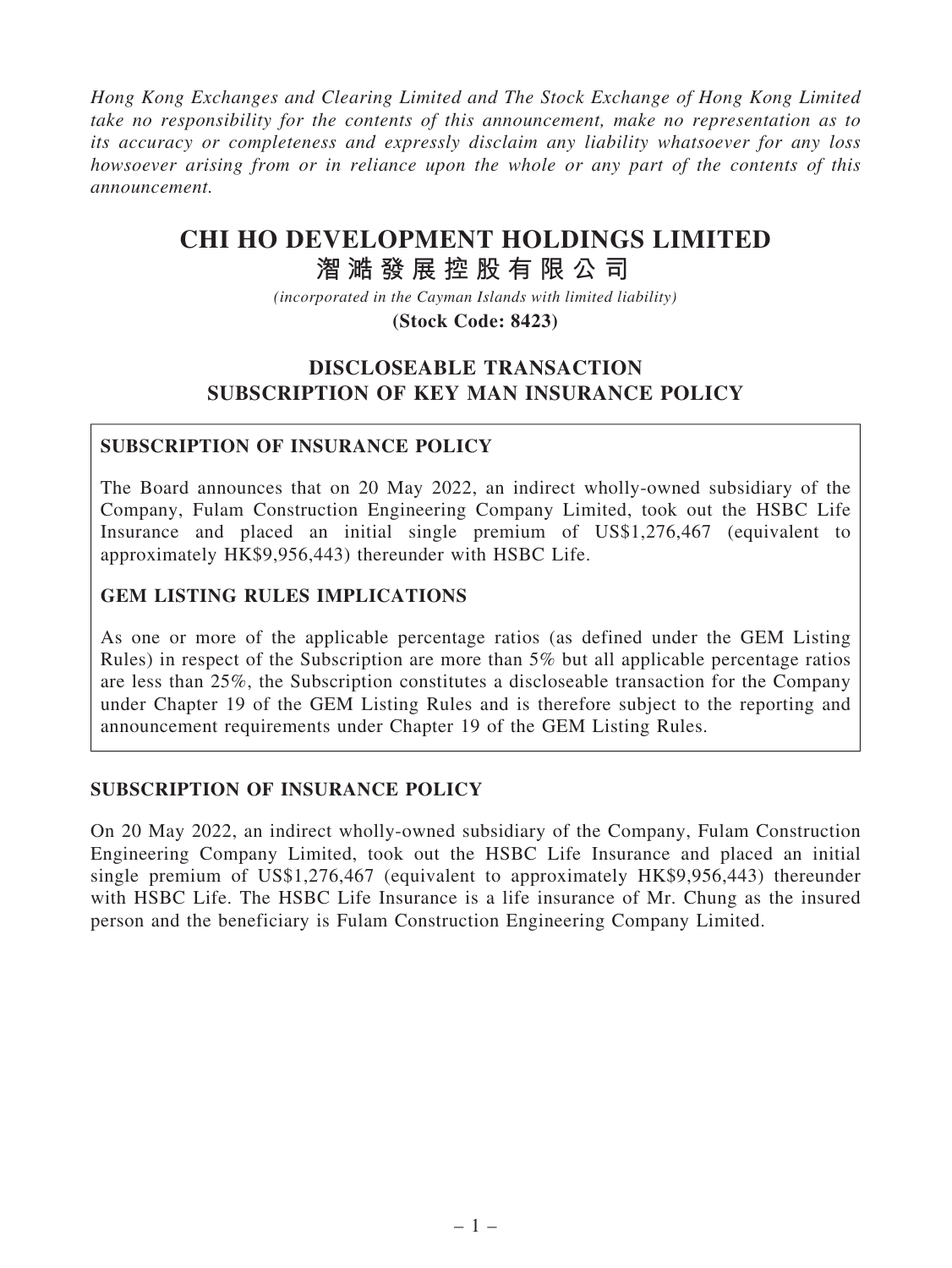The major terms of the HSBC Life Insurance are as follows:

| Policy effective date                                                                               |                      | $\therefore$ 23 May 2022                                                                                                                                                                                                                                                                                        |
|-----------------------------------------------------------------------------------------------------|----------------------|-----------------------------------------------------------------------------------------------------------------------------------------------------------------------------------------------------------------------------------------------------------------------------------------------------------------|
| Policyholder/beneficiary                                                                            | $\ddot{\Sigma}$      | Fulam Construction Engineering Company Limited                                                                                                                                                                                                                                                                  |
| Insured person                                                                                      | ÷                    | Mr. Chung, aged 37                                                                                                                                                                                                                                                                                              |
| Policy term                                                                                         | $\ddot{\phantom{a}}$ | Whole of life                                                                                                                                                                                                                                                                                                   |
| Premium payment term                                                                                | ÷                    | An initial single premium of US\$1,276,467 (equivalent<br>to approximately HK\$9,956,443) which has been paid by<br>the Policyholder upon taking out of the HSBC Life<br>Insurance by way of cash from the Policyholder.                                                                                        |
|                                                                                                     |                      | The amount of premium was agreed between the<br>Policyholder and HSBC Life<br>after arm's length<br>negotiation with reference to, amongst other things, the<br>insured person's age, sex and the sum at risk and amount<br>of death benefit payable to the Policyholder in the event<br>of death of Mr. Chung. |
| Death benefit                                                                                       | $\ddot{\phantom{a}}$ | US\$6,100,000 (equivalent to approximately HK\$47,580,000)                                                                                                                                                                                                                                                      |
| Guaranteed minimum<br>interest rate for the<br>premium paid under the<br><b>HSBC</b> Life Insurance |                      | 4.25% per annum for the first year from the date of<br>(i)<br>payment of the premium; and                                                                                                                                                                                                                       |
|                                                                                                     |                      | (ii) $2\%$ per annum thereafter,                                                                                                                                                                                                                                                                                |
|                                                                                                     |                      | subject to the terms and conditions of the HSBC Life<br>Insurance.                                                                                                                                                                                                                                              |

In the event that the Policyholder surrenders the HSBC Life Insurance during its policy term, the maximum amount receivable by the Policyholder under the HSBC Life Insurance on a guaranteed basis (after deduction of any surrender and other applicable charges by HSBC Life) is US\$1,037,581 (equivalent to approximately HK\$8,093,132).

In the event that Mr. Chung resigns from his office as chief financial officer and is otherwise no longer employed or engaged with the Group in future, the Policyholder may apply for a change of the insured person under the HSBC Life Insurance to, including without limitation, such person of comparable importance to the management of the Group, subject to HSBC Life's discretion.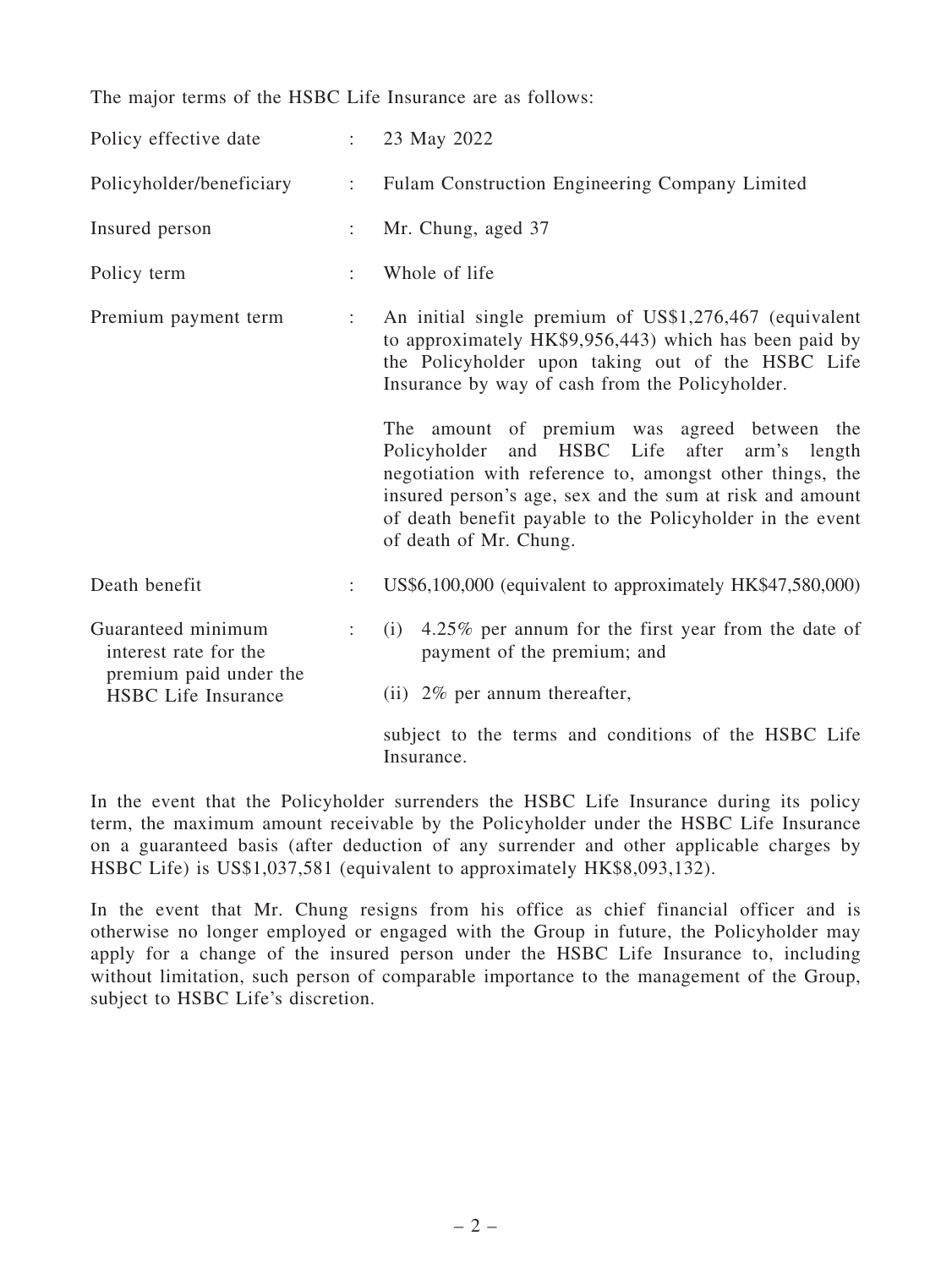#### REASONS FOR THE SUBSCRIPTION

The Board considers that it is currently appropriate to purchase the HSBC Life Insurance in terms of (i) timing to insure against the risk of death of Mr. Chung which pursuant to his position in the Group as chief financial officer, may have substantial impact to the management of the Group; and (ii) value as the amount of death benefit receivable by the Policyholder in the event of the insured person's death under the HSBC Life Insurance is substantially higher than the premium paid by it. The Board expects that the HSBC Life Insurance may offer timely protection benefit to the Group and confidence to the Group's stakeholders and business partners in the Group's prospect in the unfortunate event of death of the insured person as a key person to the Group's management.

In light of the foregoing, the Directors (including the independent non-executive Directors) are of the view that the terms of the HSBC Life Insurance and the transaction contemplated thereunder are fair and reasonable and the entering into of the HSBC Life Insurance is in the interests of the Company and its shareholders as a whole.

#### INFORMATION ABOUT THE GROUP

The Group is an established main contractor for the provision of renovation and maintenance works, alteration and addition works and fitting-out works, and site formation and geotechnical works in Hong Kong.

#### INFORMATION ABOUT HSBC LIFE

HSBC Life, a company incorporated in Bermuda with limited liability, is a wholly-owned subsidiary of HSBC Holdings plc, a company listed on the Stock Exchange (Stock Code: 0005), and is one of the HSBC group's insurance underwriting subsidiaries.

To the best of the Directors' knowledge, information and belief having made all reasonable enquiries, HSBC Life and its ultimate beneficial owners are Independent Third Parties.

#### GEM LISTING RULES IMPLICATIONS

As one or more of the applicable percentage ratios (as defined under the GEM Listing Rules) in respect of the Subscription are more than 5% but all applicable percentage ratios are less than 25%, the Subscription constitutes a discloseable transaction for the Company under Chapter 19 of the GEM Listing Rules and is therefore subject to the reporting and announcement requirements under Chapter 19 of the GEM Listing Rules.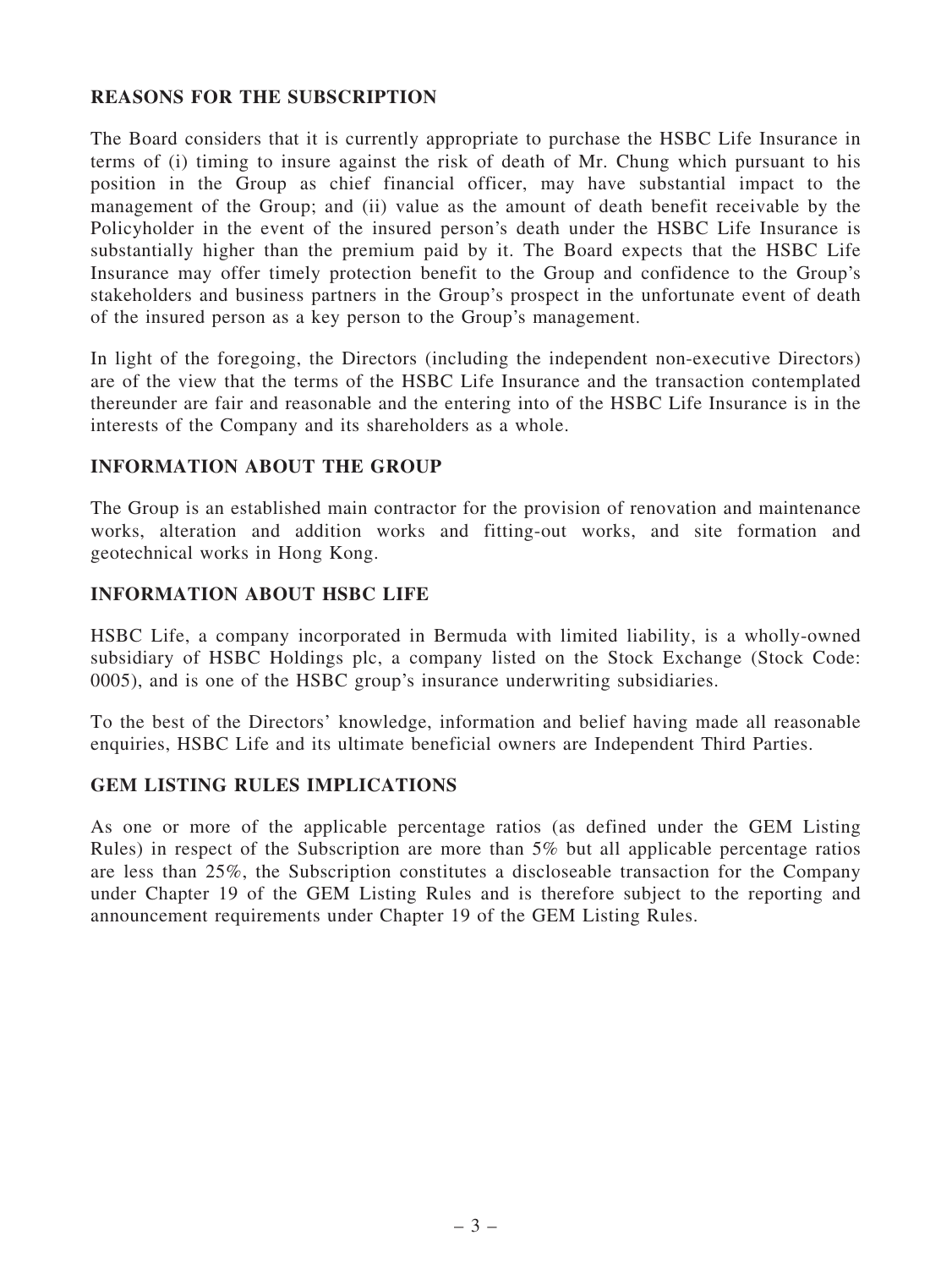## DEFINITIONS

In this announcement, unless the context otherwise requires, the following expressions shall have the meanings set out below:

| "Board"                           | board of Directors                                                                                                                                                                                                                                                           |
|-----------------------------------|------------------------------------------------------------------------------------------------------------------------------------------------------------------------------------------------------------------------------------------------------------------------------|
| "Company"                         | Chi Ho Development Holdings Limited (溜澔發展控股有限<br>公司), a company incorporated in the Cayman Islands with<br>limited liability, the shares of which are listed on GEM of<br>the Stock Exchange                                                                                 |
| "connected person(s)"             | has the meaning ascribed to it under the GEM Listing Rules                                                                                                                                                                                                                   |
| "Director(s)"                     | $directory(s)$ of the Company                                                                                                                                                                                                                                                |
| "GEM Listing Rules"               | the Rules Governing the Listing of Securities on GEM of<br>the Stock Exchange                                                                                                                                                                                                |
| "Group"                           | the Company and its subsidiaries                                                                                                                                                                                                                                             |
| "HK\$"                            | Hong Kong dollar(s), the lawful currency of Hong Kong                                                                                                                                                                                                                        |
| "Hong Kong"                       | the Hong Kong Special Administrative Region of the<br>People's Republic of China                                                                                                                                                                                             |
| "HSBC"                            | The Hongkong and Shanghai Banking Corporation Limited,<br>a company incorporated in Hong Kong with limited liability                                                                                                                                                         |
| "HSBC Life"                       | HSBC Life (International) Limited, a company incorporated<br>in Bermuda with limited liability                                                                                                                                                                               |
| "HSBC Life Insurance"             | a life insurance policy taken out with HSBC Life on 20 May<br>2022                                                                                                                                                                                                           |
| "Independent Third<br>Party(ies)" | an individual or a company who or which is independent of<br>and not connected with (within the meaning of the GEM<br>Listing Rules) any Directors, chief executive or substantial<br>shareholders of the Company, its subsidiaries or any of their<br>respective associates |
| "Mr. Chung"                       | Mr. Chung Kiu Pan, chief financial officer                                                                                                                                                                                                                                   |
| "percentage ratio(s)"             | has the same meaning ascribed to it under the GEM Listing<br>Rules                                                                                                                                                                                                           |
| "Policyholder"                    | Fulam Construction Engineering Company Limited, a<br>company incorporated in Hong Kong with limited liability<br>and an indirect wholly-owned subsidiary of the Company                                                                                                      |
| "Stock Exchange"                  | The Stock Exchange of Hong Kong Limited                                                                                                                                                                                                                                      |